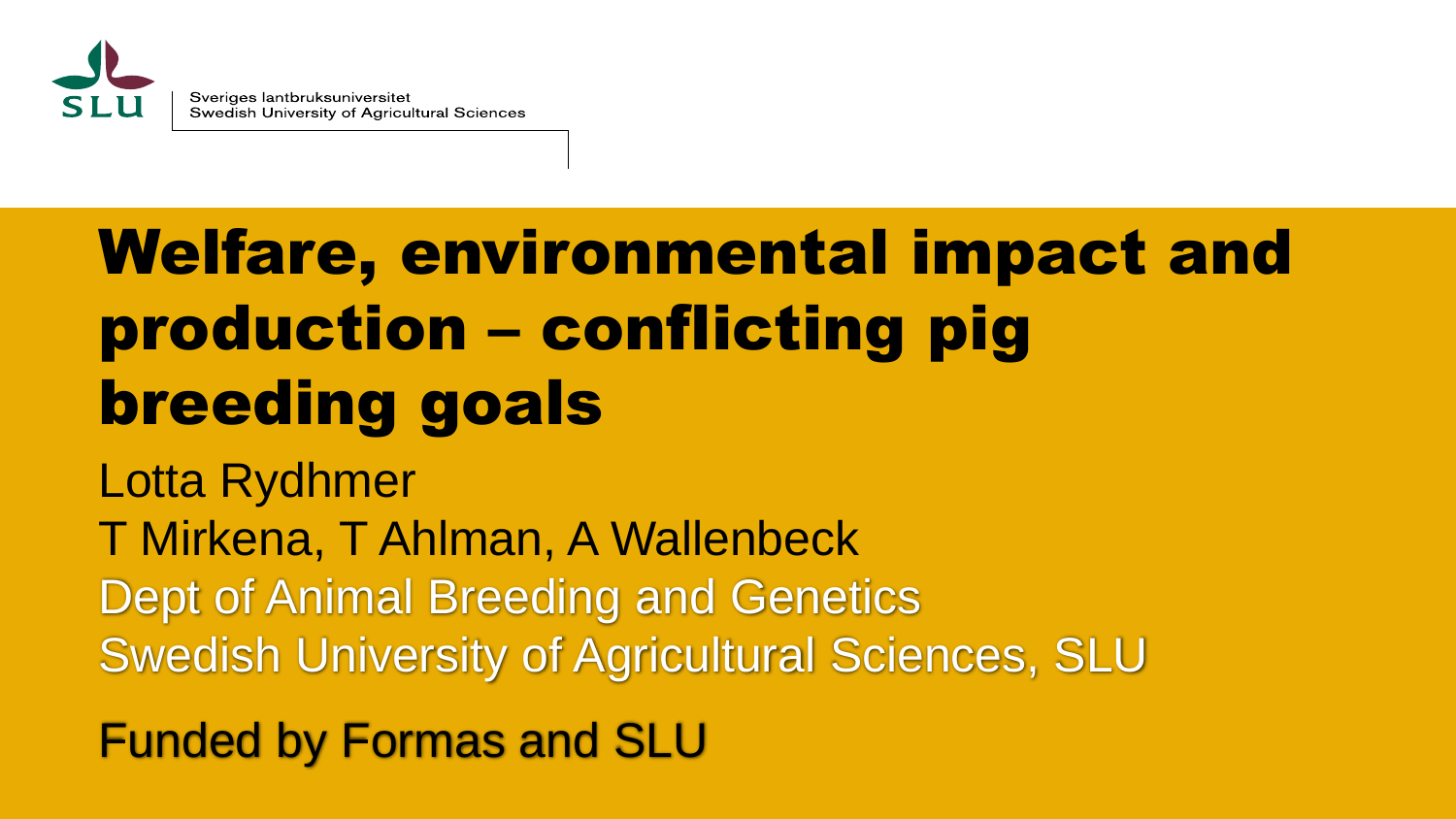# We want a high production level *and* a good animal welfare

Need for broad, balanced breeding goals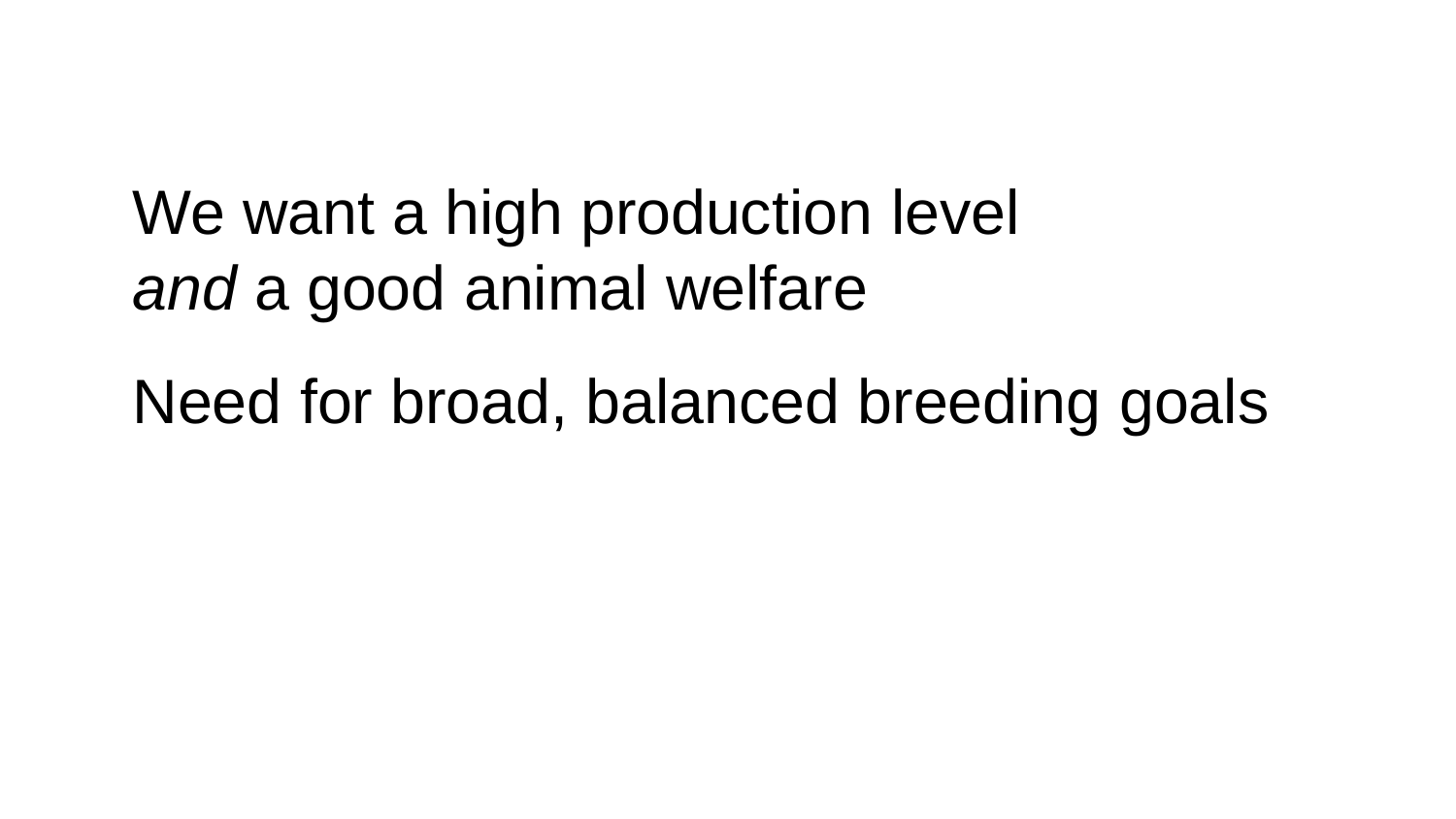### Genetic correlations between goal traits

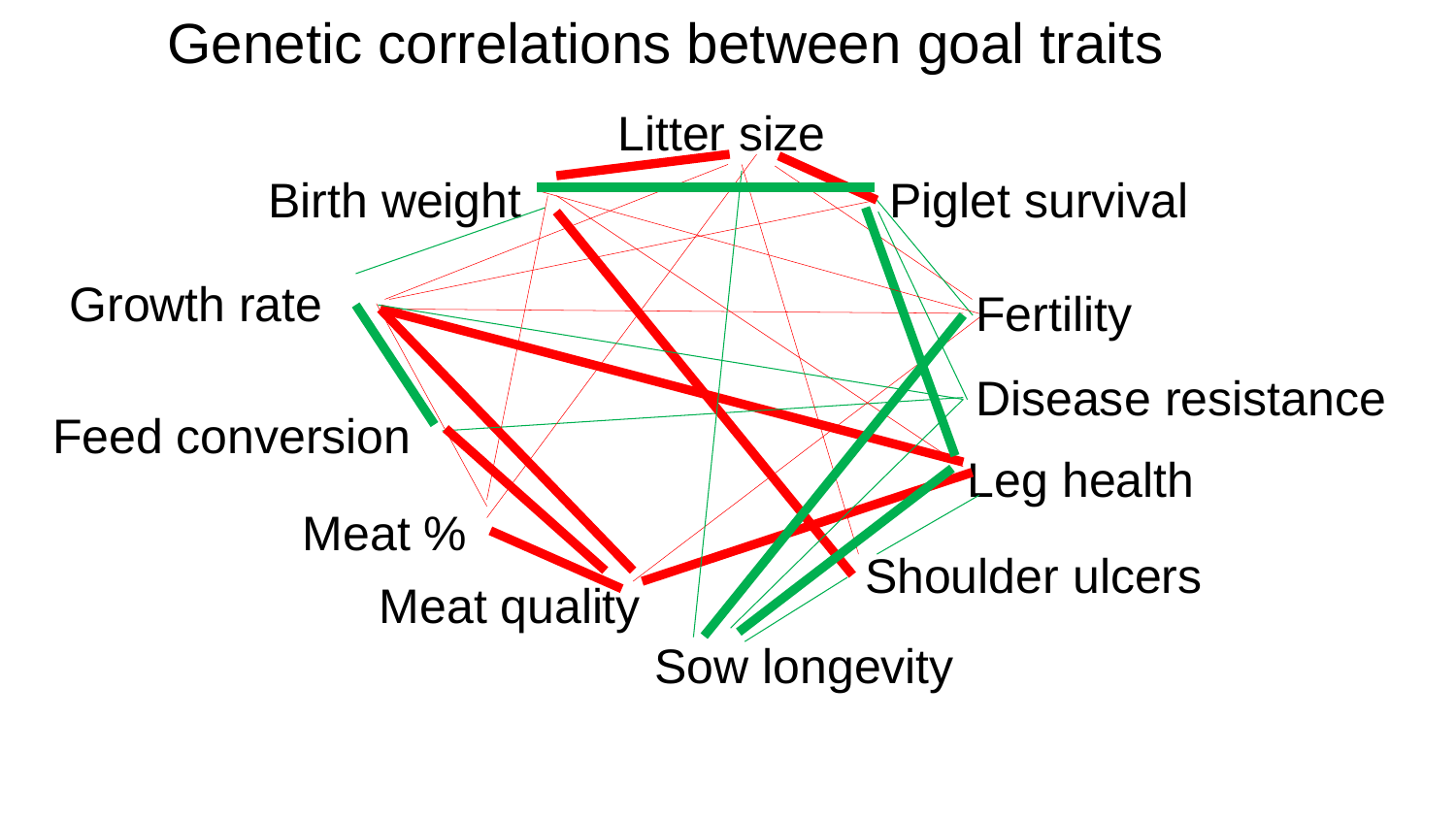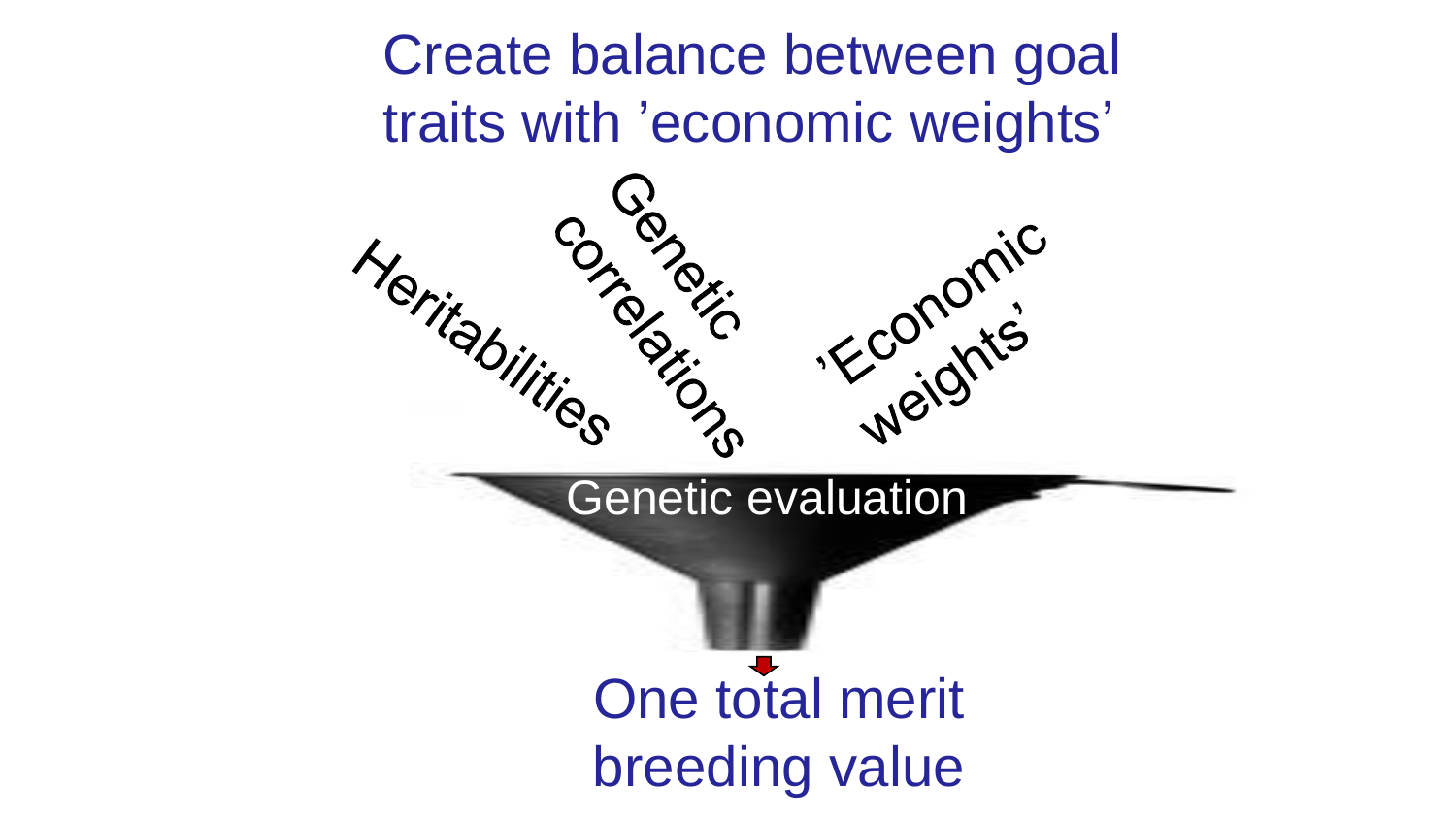# Aims

Investigate farmers' views on

- which traits should be in the breeding goal
- how much weight should these traits have
- which traits effect animal welfare
- Estimate
- difference in genetic change between alternative 'Welfare' and 'Current' breeding scheme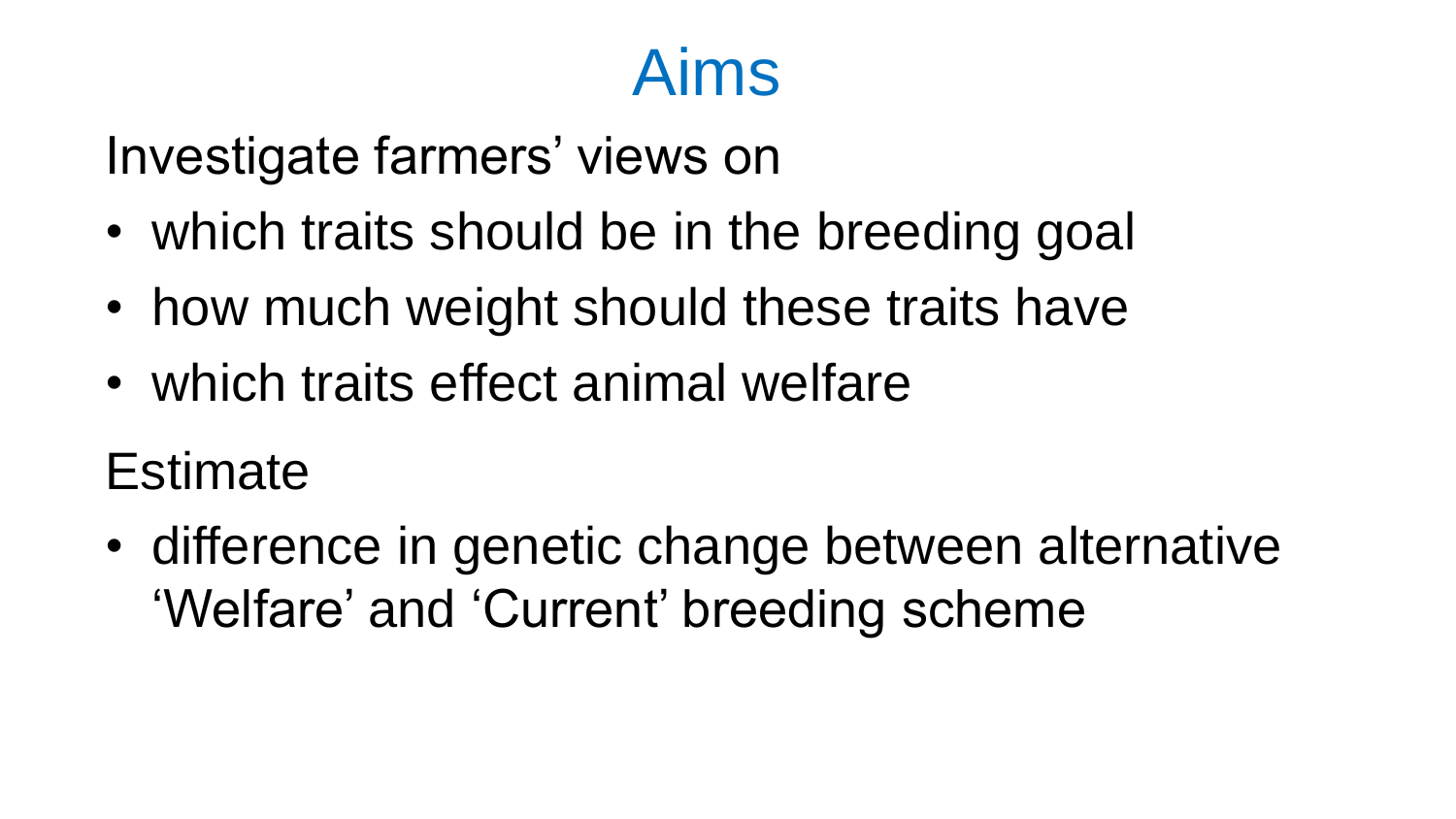Questionnaire with selection index

- 110 Swedish pig farmers
- 15 % organic production
- 85 % conventional
- 28 % piglet production
- 24 % slaughter pig
- 48 % both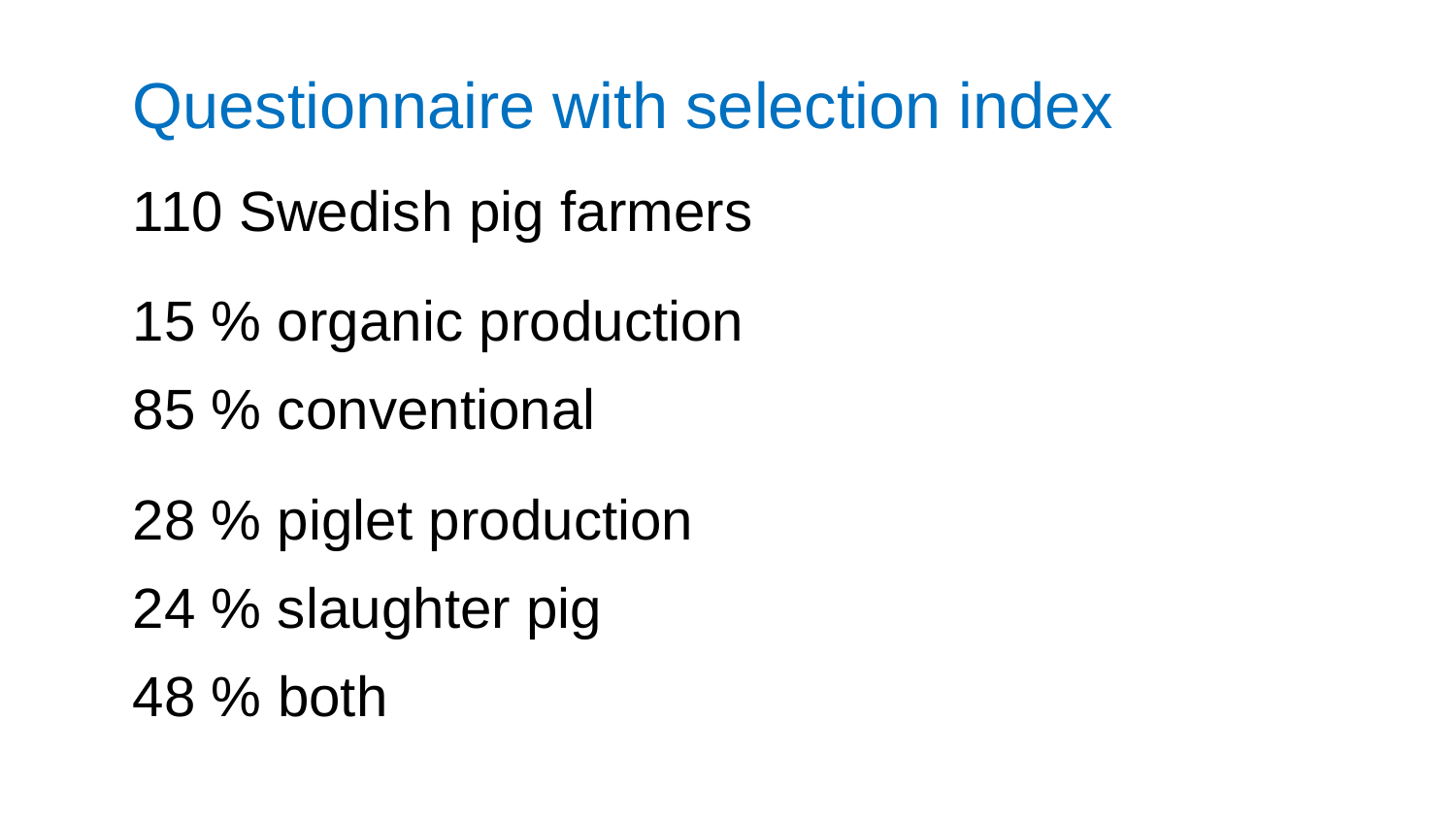### Farmers were asked to rank 15 traits

Piglet growth rate Fertility Boldes Busease resistance Growth rate, 30-100kg Litter size Parasite resistance Roughage consumption Piglet survival Shoulder ulcers Feed conversion Piglet birth weight Leg health Meat percentage state of the Sow longevity Meat quality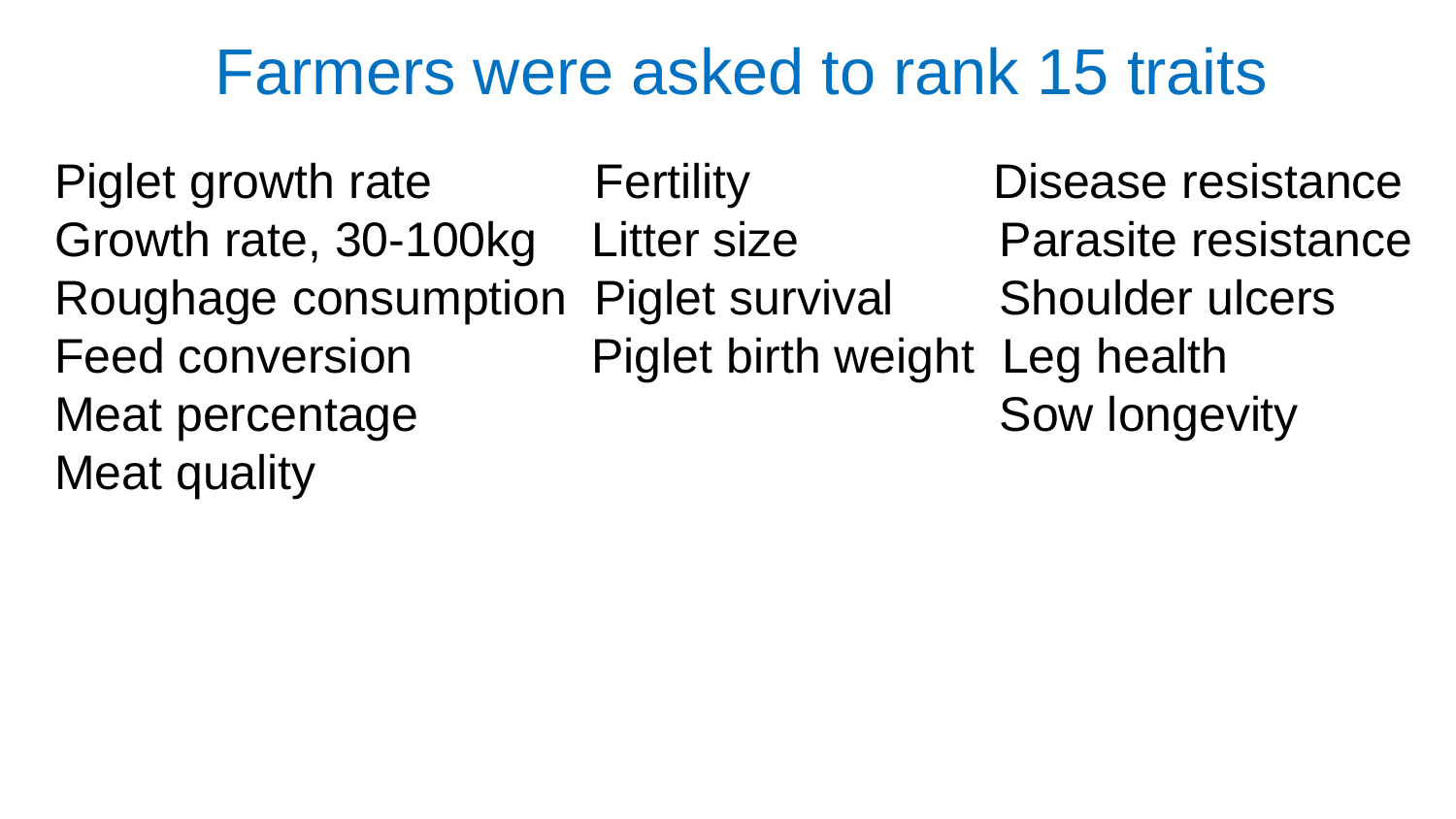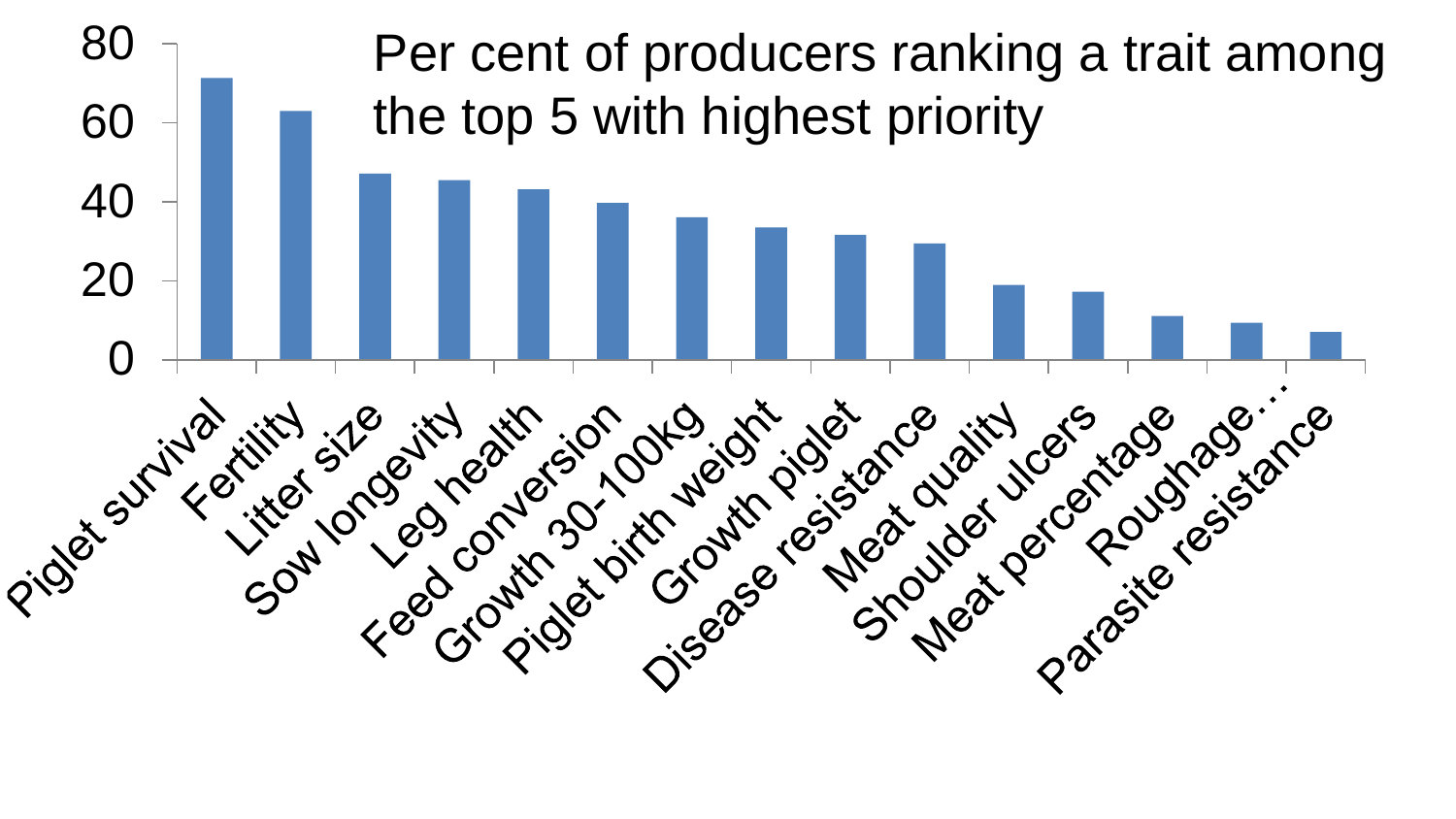| Which weights should the traits have to get<br>the genetic gain you want in your herd?<br>Steg: 3 av 6<br>Hur ska egenskaper |             |                      |                                                                                                                       |  |  |  |  |
|------------------------------------------------------------------------------------------------------------------------------|-------------|----------------------|-----------------------------------------------------------------------------------------------------------------------|--|--|--|--|
| framsteg som du vill se i din besättning?                                                                                    |             |                      |                                                                                                                       |  |  |  |  |
| omöjligt att uppnå stort genetisk framsteg i alla<br>När du hittat en för dig optimal eller godtagbar<br>på "fortsätt".      |             |                      | Längst ned på den här sidan finns det en instruktionsvideo som du kan scrolla ned till och<br>5 highest ranked traits |  |  |  |  |
| <b>Egenskap</b>                                                                                                              | <b>Vikt</b> | <b>Förändring</b>    | Relative weights, add up to 100                                                                                       |  |  |  |  |
| <b>Trait</b>                                                                                                                 |             | <b>Weight Change</b> | Resulting genetic change                                                                                              |  |  |  |  |
| Grovfoderkonsumtion 0                                                                                                        |             | Suggor<br>förändr    | <b>Repeat until satisfied</b>                                                                                         |  |  |  |  |
| Parasitresistens                                                                                                             | O           | Andele<br>förändr    |                                                                                                                       |  |  |  |  |
| Köttighet                                                                                                                    | 0           | mycket.              | Köttprocenten kommer att foranuras sa na                                                                              |  |  |  |  |
| Tillväxt smågris                                                                                                             | $\Omega$    |                      | Tillväxten hos smågrisar kommer att förändras<br>med så här många gram per dag.                                       |  |  |  |  |
| Kvar att fördela                                                                                                             | 100         |                      |                                                                                                                       |  |  |  |  |
| * Genetisk förändring per generation                                                                                         |             |                      |                                                                                                                       |  |  |  |  |
| Beräkna                                                                                                                      |             |                      |                                                                                                                       |  |  |  |  |
| Fortsätt                                                                                                                     |             |                      |                                                                                                                       |  |  |  |  |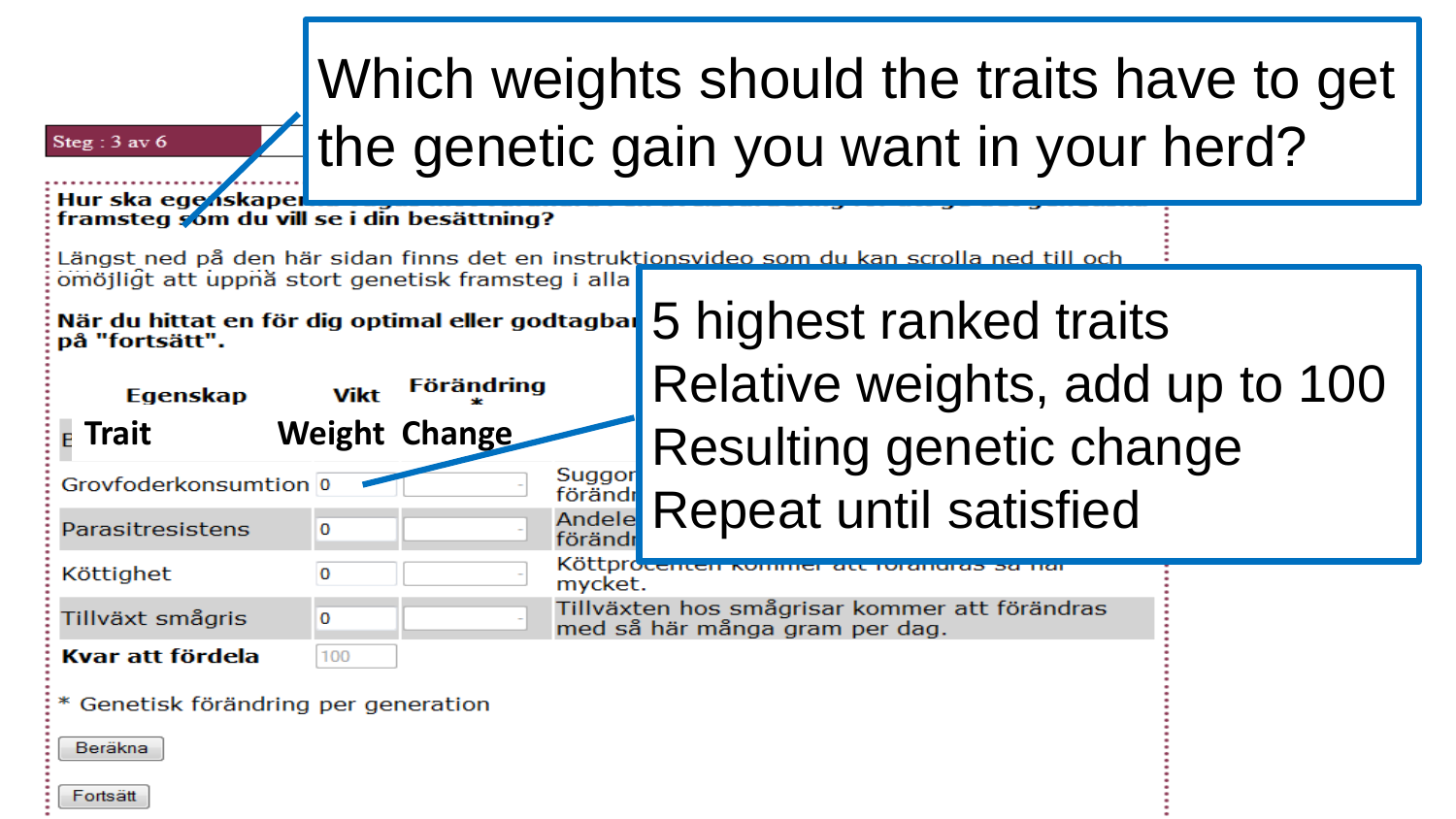Meat percentage  $-0.2$  % Growth rate,  $30-100$  kg  $+8$  g/d Litter size **-0.1 born alive** Piglet survival  $+1$  % of liveborn Genetic changes (from selection index), based on economic weights given by producers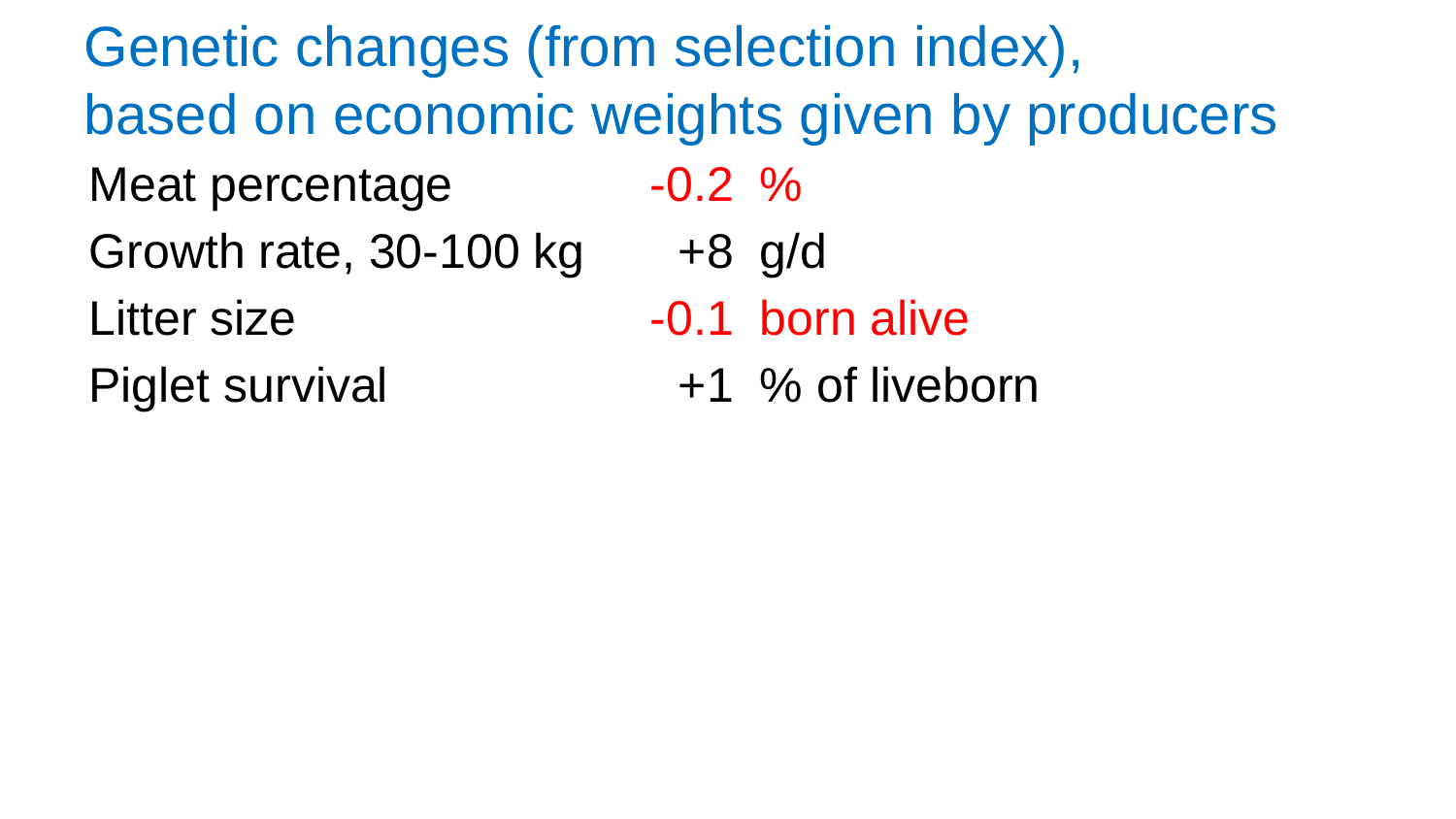

# What effect do you consider each trait to have on profitability and animal welfare?

Steg: 4 av 6

#### Vilken effekt tror du at

En långsiktigt hålløar avelsstrategi måste ta hänsyn till flera olika aspekter, till exempel lönsamhet, djurvälfärd och miljöpåverkan. Grisarnas egenskaper kan vara kopplade till dessa aspekter i större eller mindre utsträckning, ibland inte alls.

Ange hur stor inverkan du tycker att de egenskaper som finns angivna i tabellen har på lönsamheten, jurens välfärd och miljön (ingen inverkan, liten inverkan eller stor inverkan).

| Eger <b>skap</b>                                                                   | ingen mellan stor ingen mellan stor ingen mellan stor | Lönsamhet |         |   | <b>Djurvälfärd</b> |   |         | Klimat/miljö |         |                           |
|------------------------------------------------------------------------------------|-------------------------------------------------------|-----------|---------|---|--------------------|---|---------|--------------|---------|---------------------------|
| Tillväxt slaktgris<br>Smågrisöverlevnad<br>Köttkvalitet<br>Produktiv livslängd sug |                                                       |           |         |   |                    |   |         |              |         | No, Medium or HIGH effect |
| Foderomvandlingsförmåga<br>Benhälsa                                                | $\odot$                                               | $\odot$   | $\odot$ | ⊙ | ⊙                  | ⊙ | $\odot$ | $\odot$      | $\odot$ |                           |
| Bogsår sugga                                                                       | ∩                                                     | $\odot$   | $\odot$ | ⊙ |                    | ⊙ | $\odot$ | ∩            | $\odot$ |                           |
| Födelsevikt smågrisar                                                              | ∩                                                     | ∩         | $\odot$ | ⊙ | ⋒                  | ⊙ | $\odot$ | ∩            | $\odot$ |                           |
| Grovfoderkonsumtion                                                                | ∩                                                     | $\odot$   | $\odot$ | ⊙ | ⋒                  | ⊙ | $\odot$ | $\odot$      | $\odot$ |                           |
| Fertilitet                                                                         | ∩                                                     | $\odot$   | $\odot$ | ⊙ |                    | ⊙ | $\odot$ | $\odot$      | $\odot$ |                           |
| Parasitresistens                                                                   | ∩                                                     | ∩         | $\odot$ | ⊙ | ⋒                  | ∩ | ∩       | ∩            | $\odot$ |                           |
| Kullstorlek                                                                        | ∩                                                     | $\odot$   | $\odot$ | ⊙ |                    | ⊙ | ∩       | ∩            | $\odot$ |                           |
| Köttighet                                                                          | ∩                                                     | ∩         | $\odot$ | ∩ | ∩                  | ∩ | $\odot$ | ∩            | ∩       |                           |
| Sjukdomsresistens                                                                  | ∩                                                     | ∩         | $\odot$ |   |                    |   | $\odot$ | $\odot$      | $\odot$ |                           |
| Tillväxt smågris                                                                   | ⋒                                                     | ⋒         | ⋒       | ⊙ | ∩                  |   |         | ∩            | $\odot$ |                           |

Fortsätt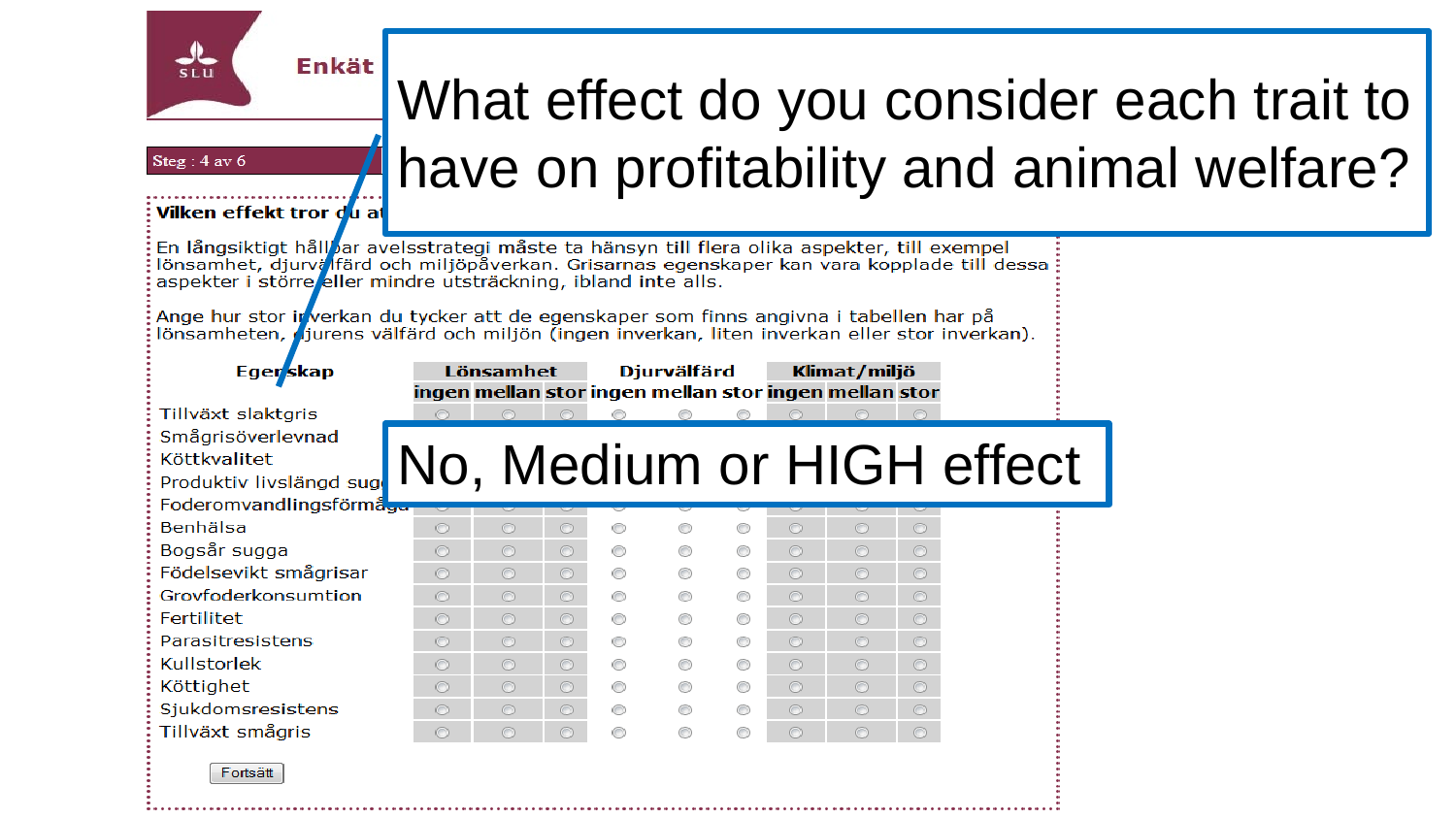Organic and conventional producers associated the same traits with animal welfare

Most farmers (90 %) considered all traits except roughage consumption to have medium or high impact on farm profitability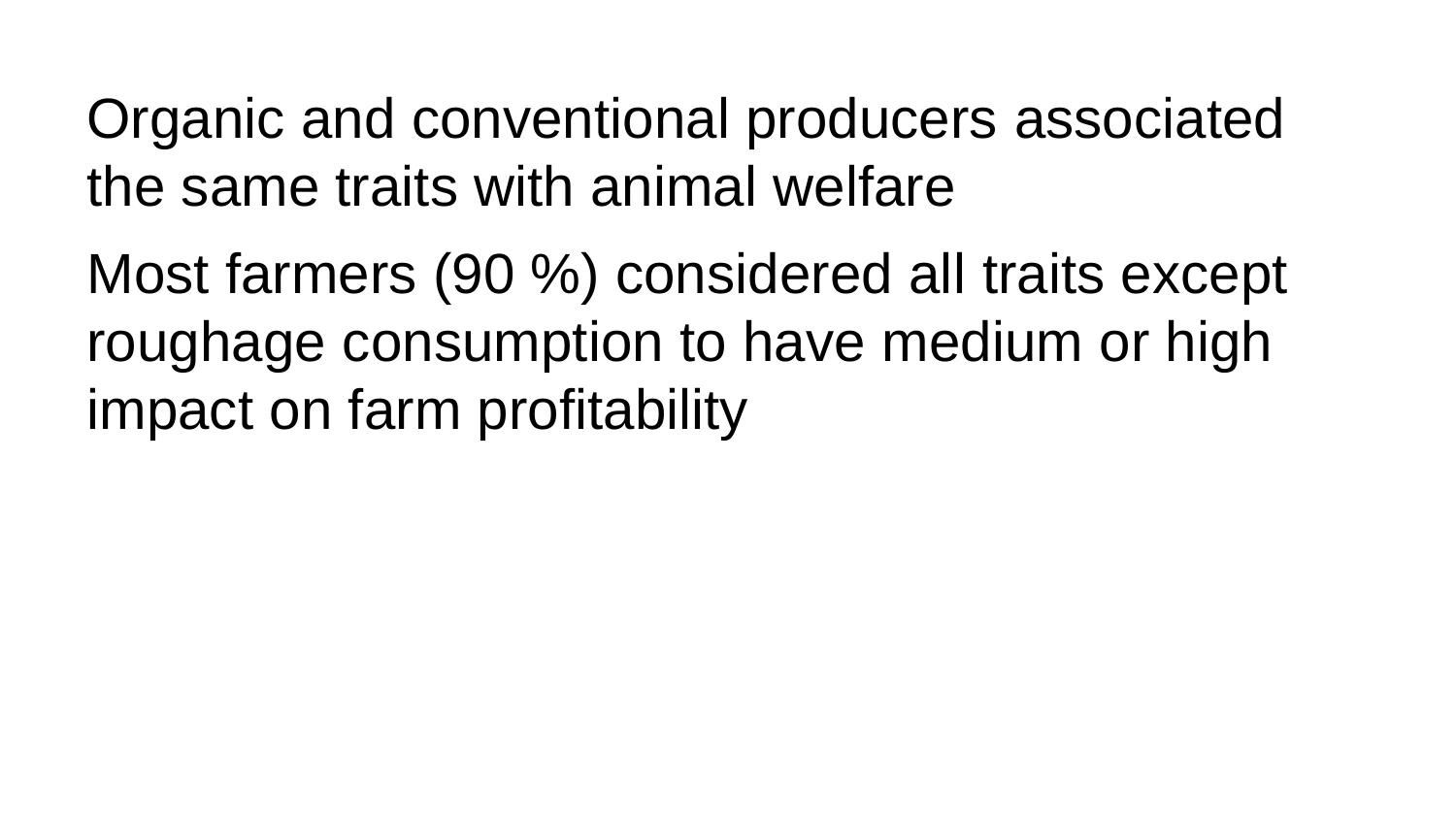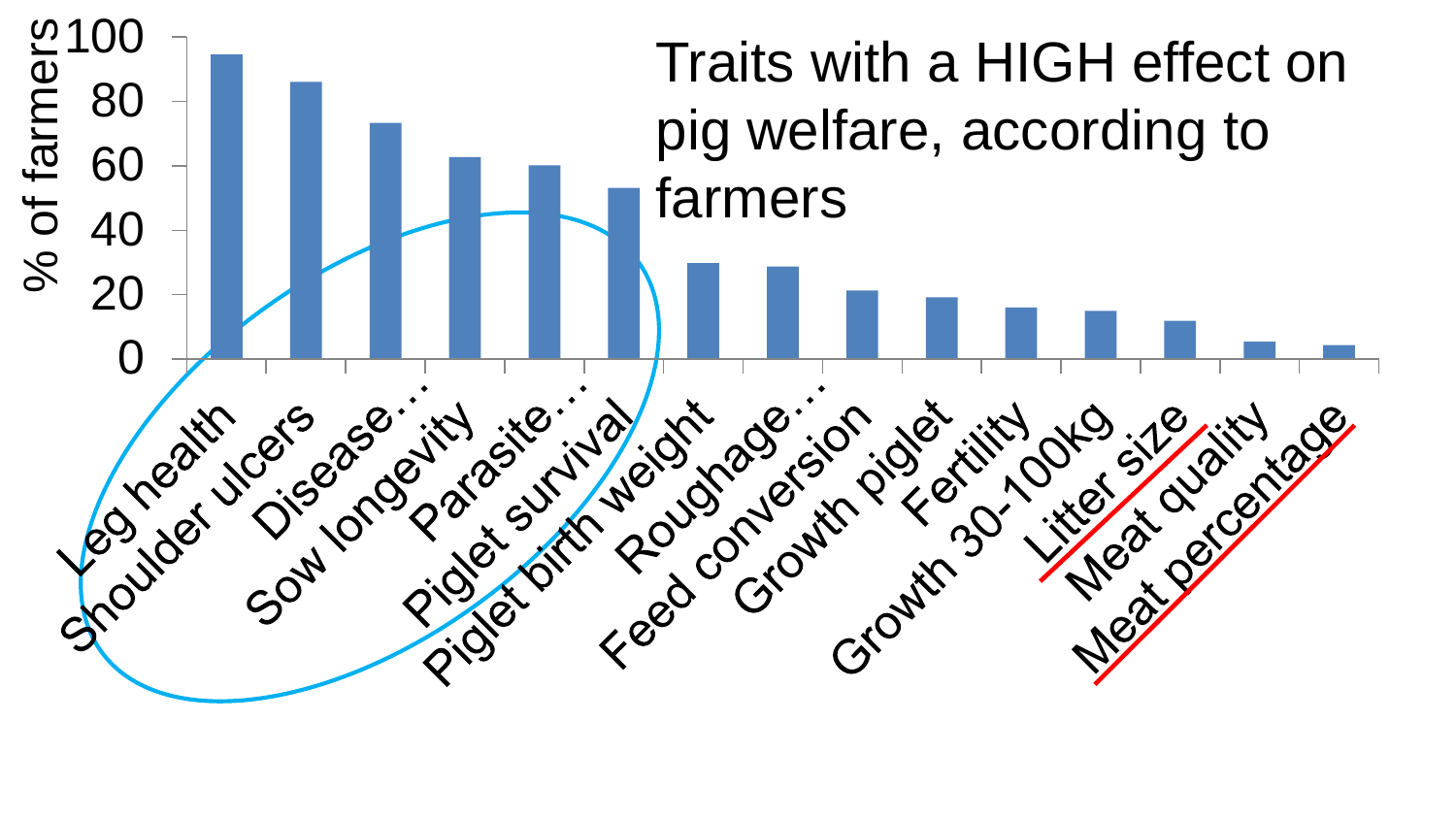### Simulated the new breeding program 'Welfare'

Leg health Shoulder ulcers Disease resistance Sow longevity Parasite resistance Piglet survival

50% of total economic weight in breeding goal

Proportionally reduced weight on all other traits (litter size, growth, meat percentage etc)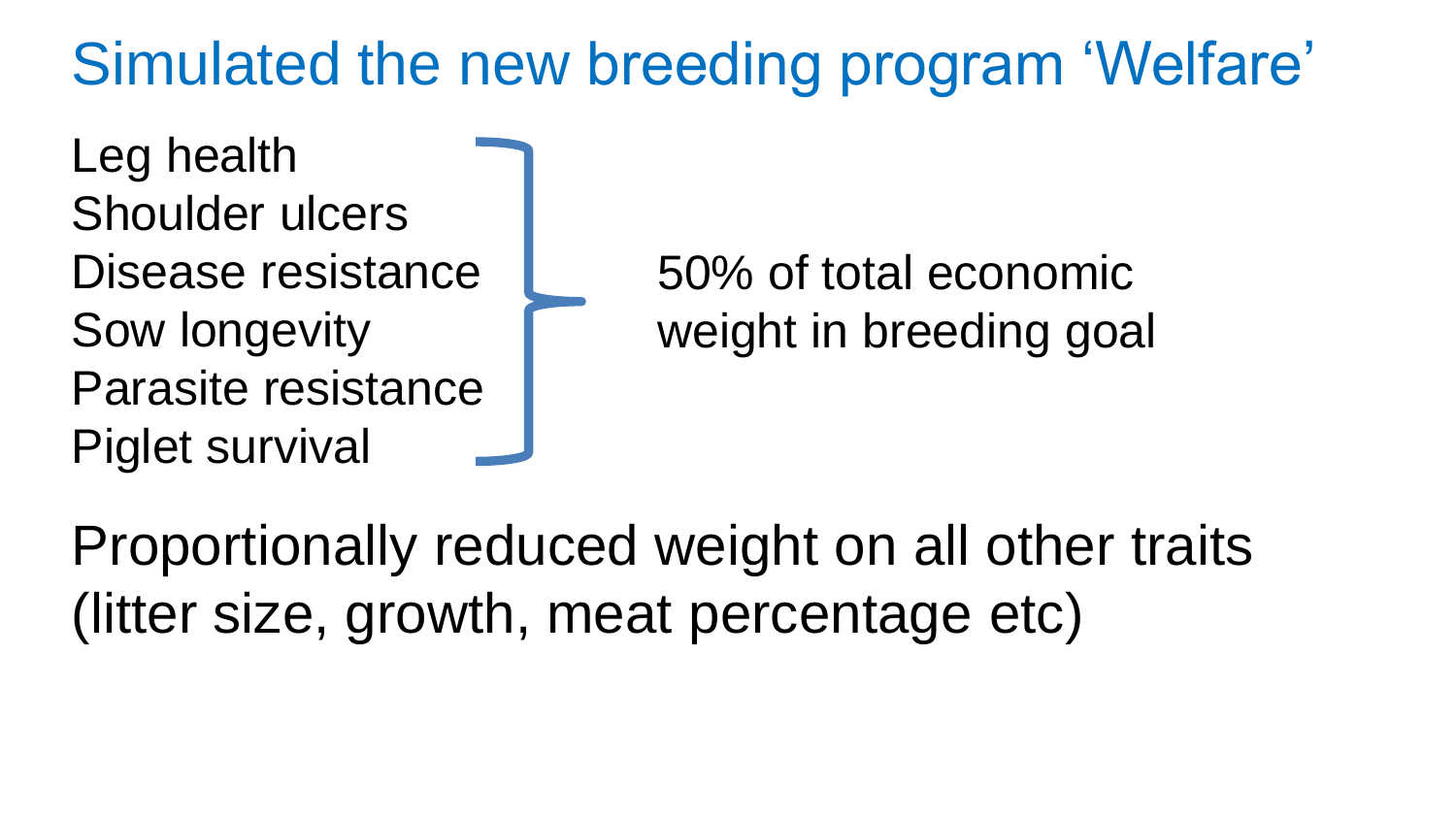

Relative economic weights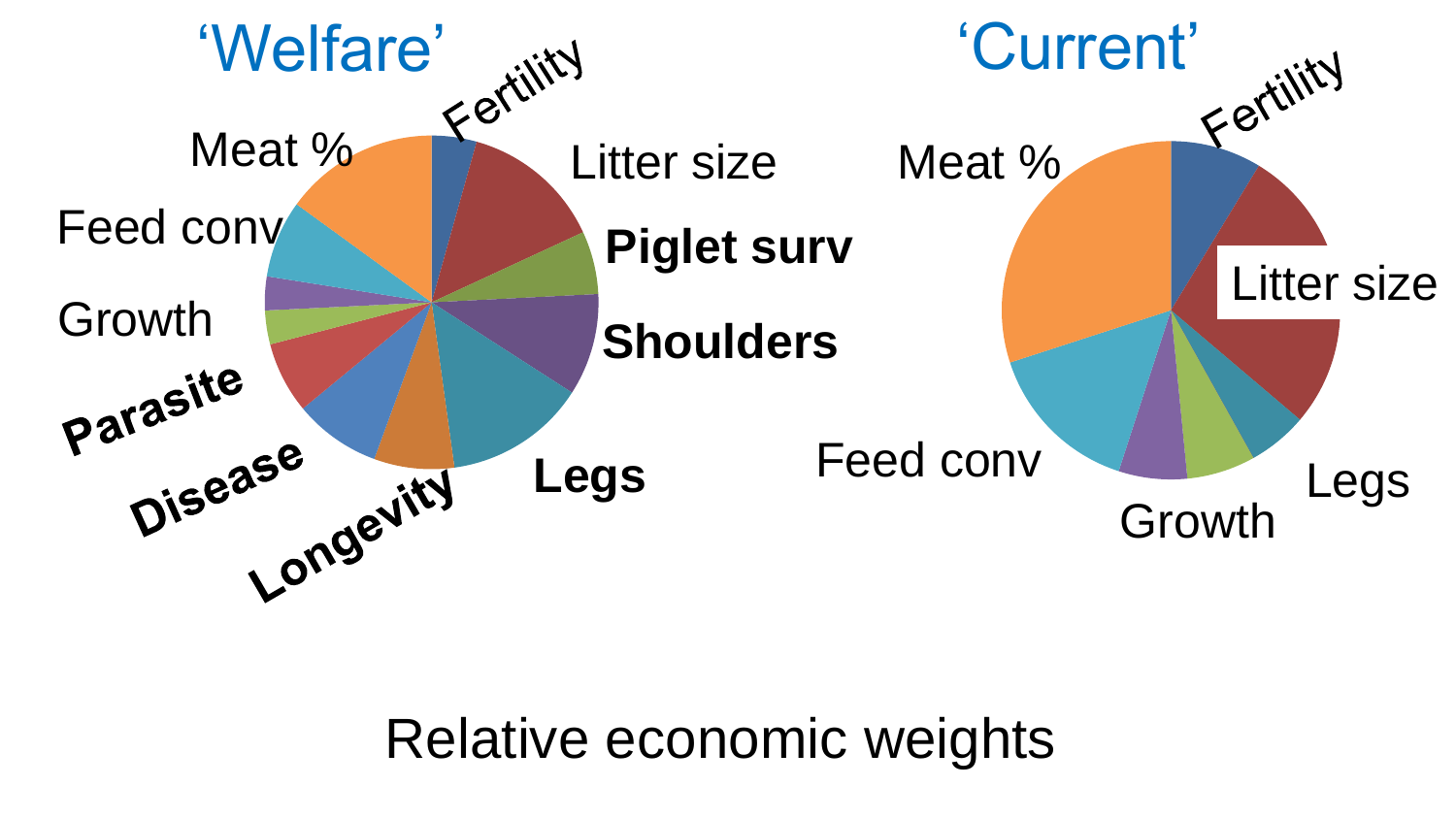### Estimated genetic trends, change per generation

Leg health  $-0.0$  scores Shoulder ulcers -0.1 % free Disease resistance  $+0.2$  % healthy Sow longevity  $+1.7$  days Parasite resistance  $+0.2$  % health Piglet survival  $-0.2$  % of liveborn

'Welfare' 'Current'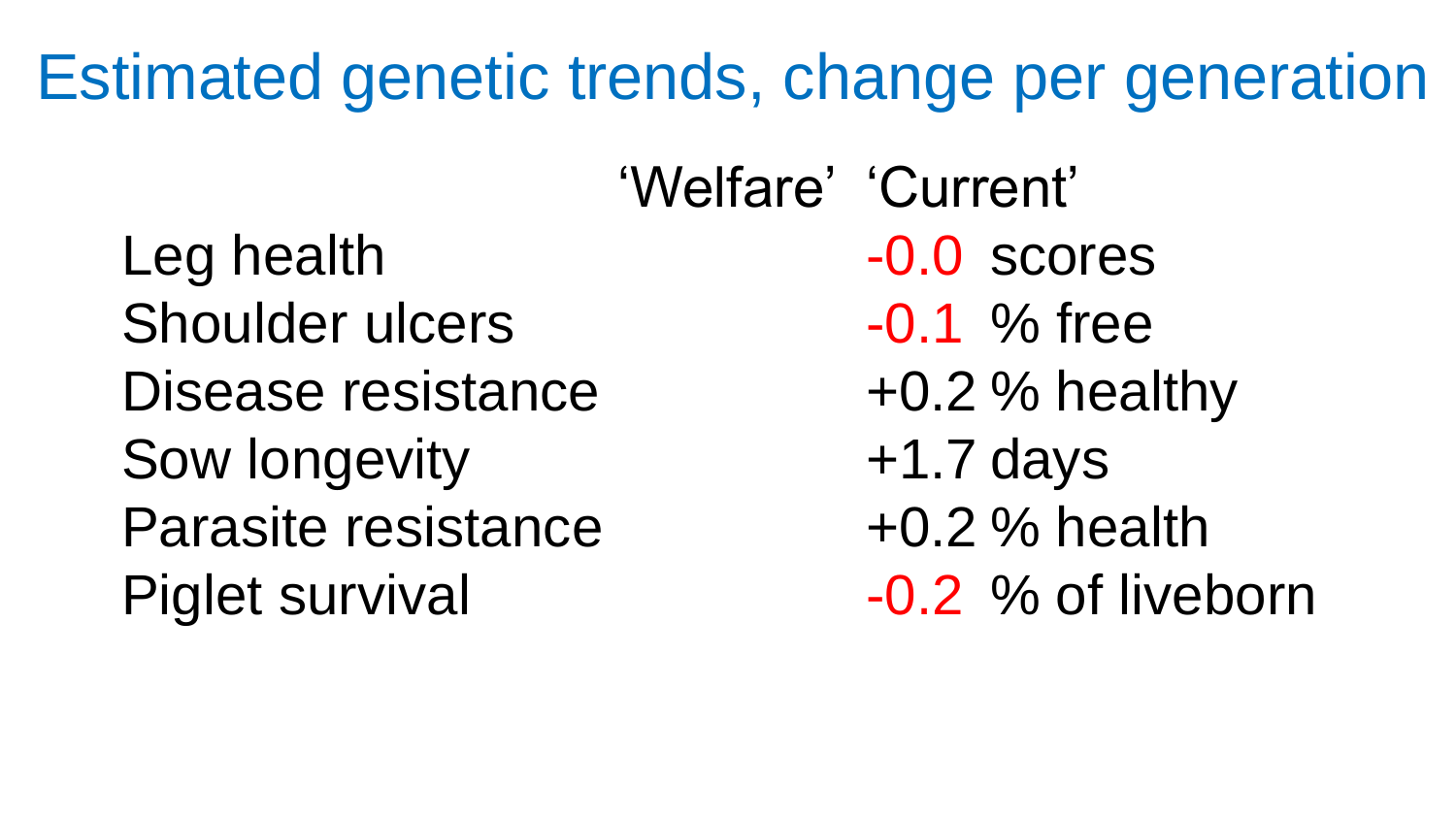### Estimated genetic trends, change per generation

|                        | 'Welfare' 'Current' |           |                 |
|------------------------|---------------------|-----------|-----------------|
| Litter size            | $-0.00$             |           | $+0.02$ piglets |
| Growth, 30-100 kg +6   |                     | $+19$ g/d |                 |
| <b>Feed conversion</b> | $+0.5$              |           | $+0.8$ g/MJ Me  |
| Meat percentage        | $+0.2$              | $+0.3\%$  |                 |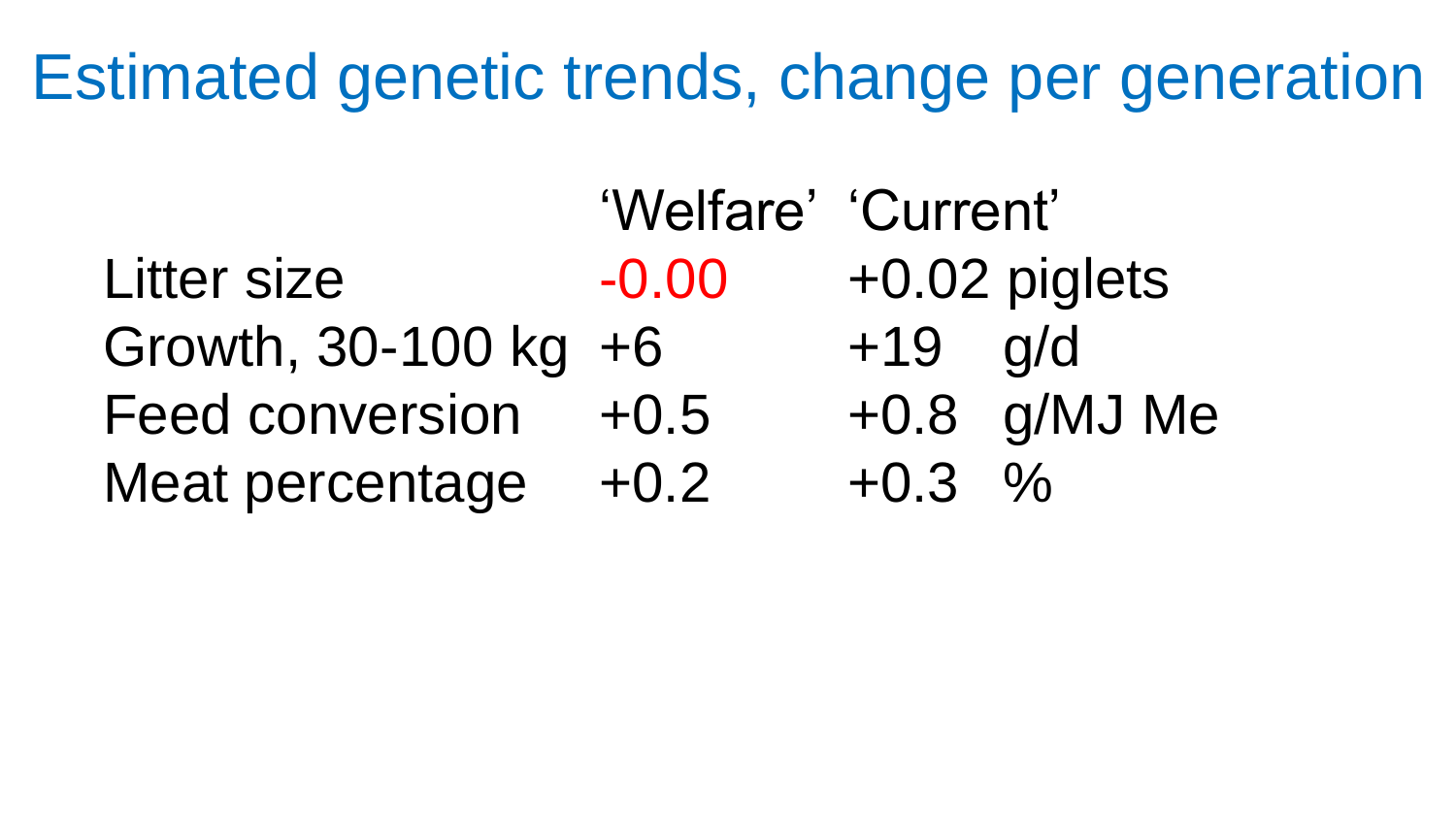The progress in 'welfare traits' is accompanied by reduced progress in production traits

- Who should pay for increased welfare?
- The farmer
- The industry
- The society political governance
- The consumer